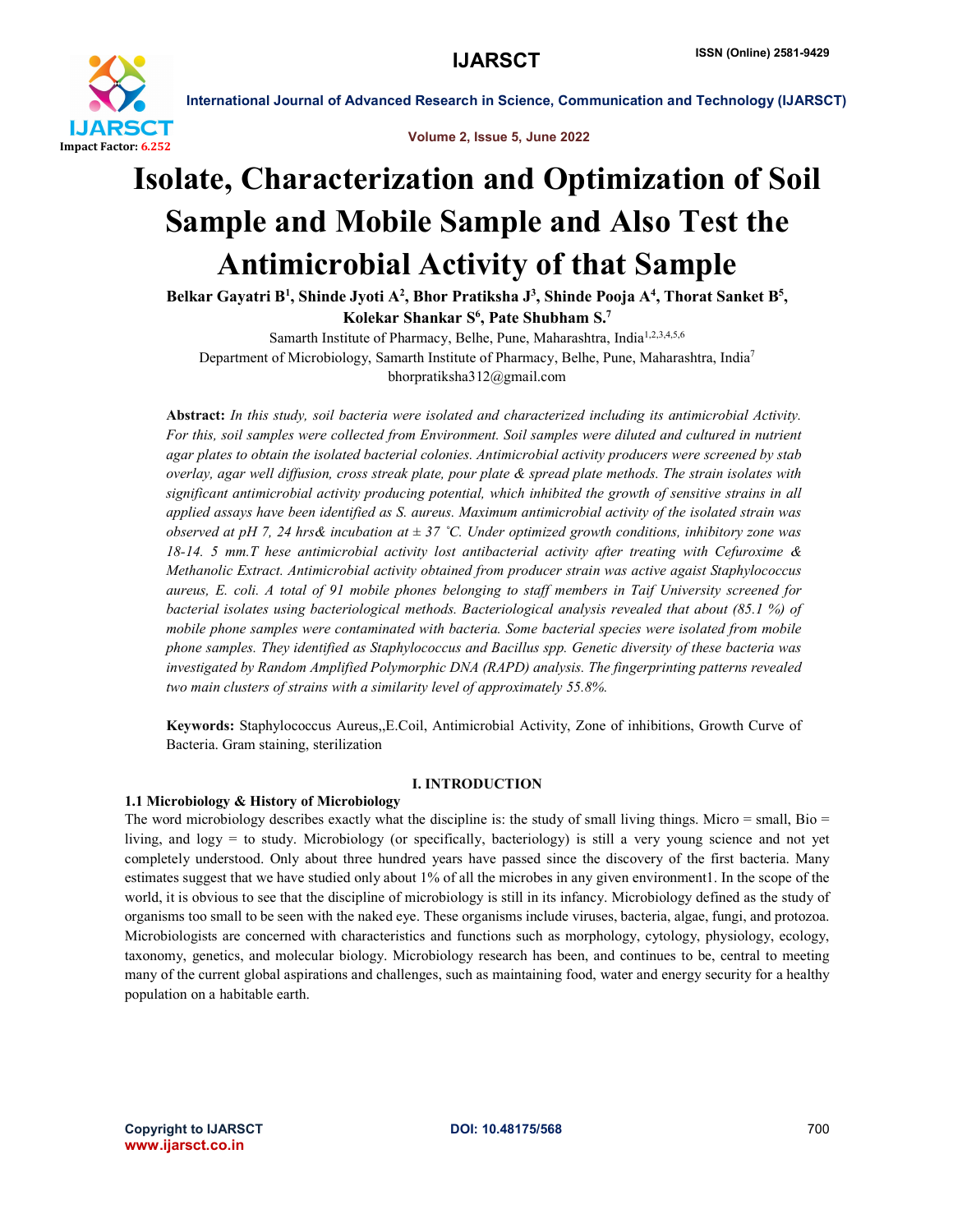

#### Volume 2, Issue 5, June 2022

#### 1.2 Environmental Microbiology

The function and diversity of microbes in their natural environments.



Fig 1. Bacteria

#### 1.3 Sterilization

Sterilization, which is any process, physical or chemical, that destroys all forms of life, is used especially to destroy microorganisms, spores, and viruses. Precisely defined, sterilization is the complete destruction of all microorganisms by a suitable chemical agent or by heat, either wet steam under pressure at 120 °C (250 °F) or more for at least 15 minutes, or dry heat at 160 to 180 °C (320 to 360 °F) for three hours An autoclave is a device that works on the principle of moist heat sterilisation, wherein saturated steam is generated under pressure in order to kill microorganisms such as bacteria, viruses, and even heat-resistant endospores from various types of instruments. Autoclave is used to sterilize surgical equipment, laboratory instruments, pharmaceutical items, and other materials.A very basic autoclave is similar to a pressure cooker; both use the power of steam to kill bacteria, spores and germs resistant to boiling water and powerful detergents.

#### 1.4 Antimicrobial Activity of Ceufuroxime Axetil

Antimicrobial activity of cefuroxime axetil (CXM-AX) was compared with those of other cephem antibiotics against clinically isolated strains obtained mainly from outpatients of our center in a period from January to September of 1990 and 1993. Minimum inhibitory concentrations were determined and the following results were obtained.The results suggested that, compared with reports of studies conducted with clinical isolates in early 1980's, MIC80 of CXM were equal to or lower against Staphylococcus Aurues , Escherichia coli, MIC90 of comparator drugs reflected those of new resistant organisms recently appeared, such as benzylpenicillin (PCG)-insensitive S. pneumoniae (PISP), cephemresistant E. coli and Klebsiella spp., new quinolone-resistant H. influenzae and N. gonorrhoeae. Methicillin-resistant Staphylococcus aureus (MRSA) was detected also from specimens of community acquired infections. From the nature of MRSA detected in those situations MRSA appeared to present a continuing problem.MIC90 against strains obtained from patients with community acquired infections was a good index of increases of multidrugresistant organisms in the past. Therefore, the determination of MIC90 is important in examining changes with time of sensitivities or resistances of clinically isolated strains to antimicrobial drugs. Antimicrobial activities of CXM against recent clinical isolates showed the existence of problems as mentioned above. However, MIC of CXM as well as those of comparator drugs indicated that antimicrobial activities of CXM against Staphylococcus spp., Streptococcus spp., H. influenzae appeared to be relatively strong, and it is concluded that cefuroxime axetil still is one of the clinically useful oral antimicrobial drugs in the 1990's. Staphylococcus aureus is a major human pathogen associated with invasive disease such as deep abscess formation, endocarditis, osteomyelitis, and sepsis (Lowy, 1998). Because of the great genetic variability of S. aureus and the ability to develop changes in sensitivity to antimicrobials, most clinical isolates of S. aureus are resistant to a number of antibiotics (Sibanda et al., 2010).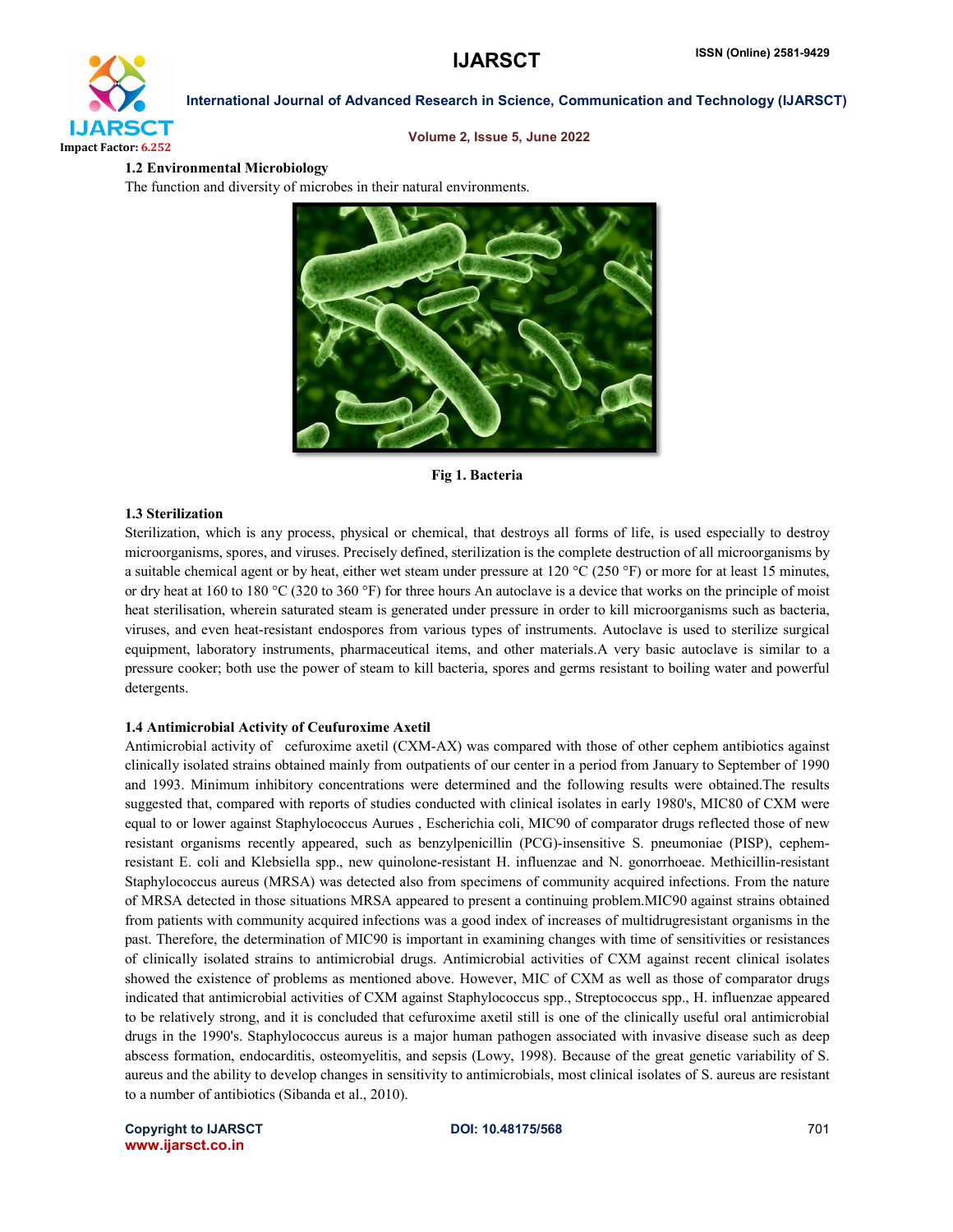

#### Volume 2, Issue 5, June 2022

#### 1.5 Zone of Inhibitions

The Zone of inhibition is a circular area around the spot of the antibiotic in which the bacteria colonies do not grow. The zone of inhibition can be used to measure the susceptibility of the bacteria towards the antibiotic.

#### 1.6 Gram Staining

A Gram stain is a test that checks for bacteria at the site of a suspected infection such as the throat, lungs, genitals, or in skin wounds. When the stain combines with bacteria in a sample, the bacteria will either stay purple or turn pink or red. If the bacteria stays purple, they are Gram-positive.

## II. MATERIALS AND METHOD

#### 2.1Materials

| Sr No                                  | <b>Ingredients</b>   | Quantity(100ml)  |
|----------------------------------------|----------------------|------------------|
|                                        | <b>Yeast Extract</b> | 0.2 g            |
| $\mathfrak{D}$                         | Peptone              | 0.5g             |
| 3                                      | Sodium chloride      | 0.5g             |
| 4                                      | Agar                 | 1.5 <sub>g</sub> |
| 5                                      | Distilled Water      | $100 \text{ ml}$ |
| Table 2: Composition of Nutrient Broth |                      |                  |

| Sr. No | <b>Ingredients</b> | Quantity         |
|--------|--------------------|------------------|
|        | Yeast extract      | 0.2 g            |
|        | Sodium chloride    | 05g              |
|        | Peptone            | 0.5 <sub>g</sub> |
|        | Distilled water    | $100 \text{ ml}$ |

#### Table 3: Composition of Mannitol Salt Agar

| Sr. No         | <b>Ingredients</b>                         | Quantity           |  |
|----------------|--------------------------------------------|--------------------|--|
| 1              | Proteose Peptone                           | 1 gm               |  |
| 2              | D-Mannitol                                 | l gm               |  |
| 3              | <b>Meat Extract</b>                        | $0.1 \text{ gm}$   |  |
| 4              | Sodium chloride                            | 7.5 gm             |  |
| 5              | Phenol red                                 | $0.0025$ gm        |  |
| 6              | Agar                                       | 2 gm               |  |
| 7              | Distilled water                            | $100 \text{ ml}$   |  |
| 8              | pH                                         | $7.4 \pm 0.2$      |  |
|                | Table 4: Composition of Herbal Preparation |                    |  |
| Sr. No         | <b>Ingredients</b>                         | Quantity           |  |
| 1              | <b>Plant fresh Leaves</b>                  | $200 \text{ gm}$   |  |
| $\overline{2}$ | Methanol                                   | $100$ ml           |  |
| 3              | Extract                                    | 50 ml              |  |
| 4              | Dimethyl Sulfoxide                         | $10 \text{ mg/ml}$ |  |
| 5              | Distilled Water                            | Q.s                |  |

Copyright to IJARSCT **DOI: 10.48175/568 DOI: 10.48175/568** 702 www.ijarsct.co.in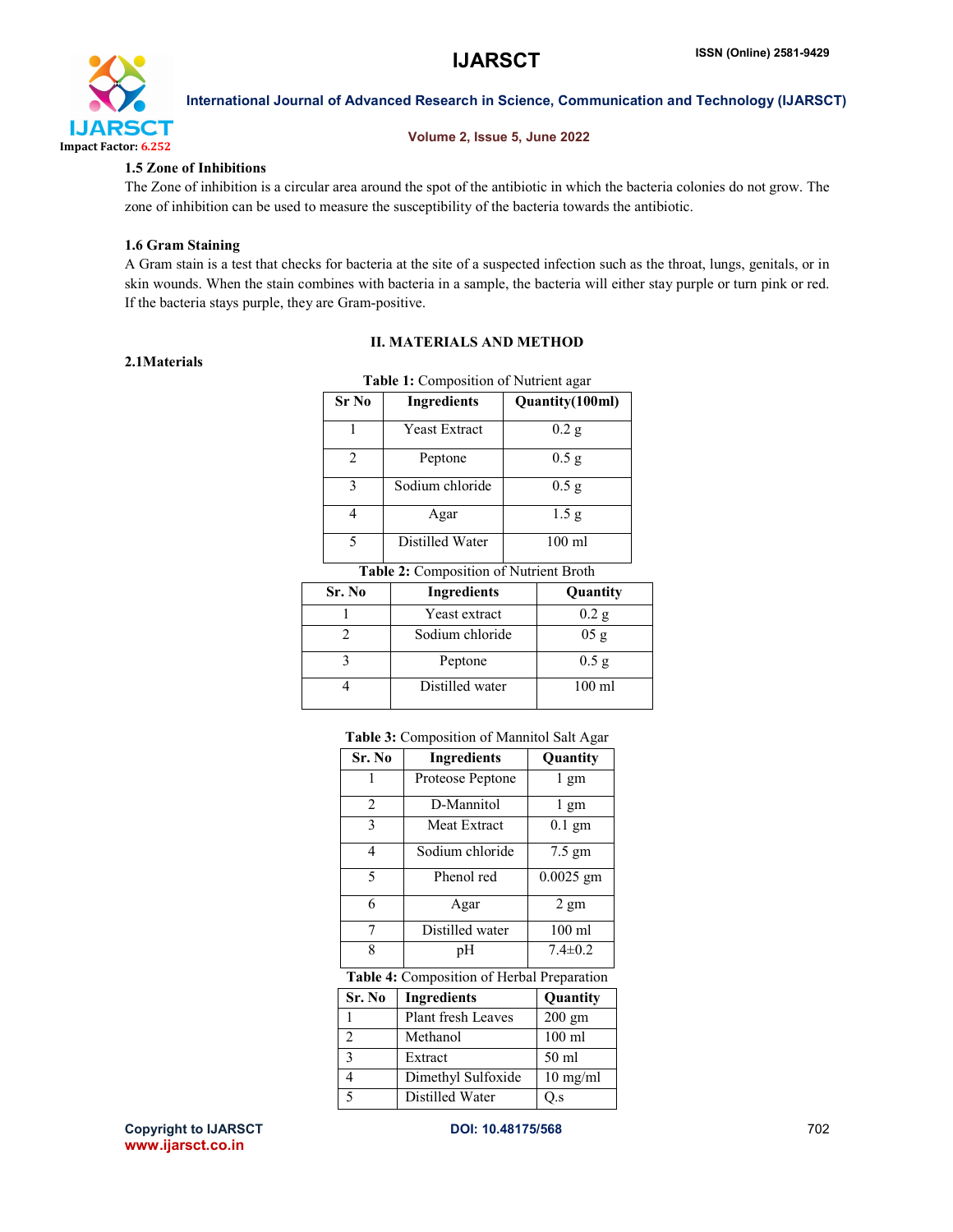

#### Volume 2, Issue 5, June 2022

#### 2.2 Method of Preparation

#### A. Cup-plate Method

In these methods, the agar is melted, cooled at 45°C, inoculated with the test microorganisms and poured into a sterile Petri plate. In the cup-plate method, when the inoculated agar has solidified, holes about 9 mm in diameter are cut in the medium with a sterile cork borer. The antimicrobial agent is directly placed in the holes (Fig) In the filter paper and cylinder plate method, the antimicrobial agent is applied to the surface of the solidified, innoculated agar by using a filter paper disc and cylinder respectively. The zone of inhibition is observed after incubation at 30 to 35°C for 2 to 3 days. The diameter of the zone of inhibition gives an indication of the relative activities of different antimicrobial substances against the test microorganisms.



Fig 2. Cup Plate Method

#### B. Tube dilution and agar plate method

The chemical agent is incorporated into nutrient broth or agar medium and innoculated with the test microorganisms. These tubes are incubated at 30 to 35 $\degree$ C for 2 to 3 days and then the results in the form of turbidity or colonies are observed. The results are recorded and the activity of the given disinfectant is compared as shown in the Fig.



Fig 3: Tube dilution and agar plate method

#### C. Phenol Coefficient Method

In the phenol coefficient method a test chemical is rated for its microbicidal property with reference to phenol under identical conditions. In this test similar quantities is microorganisms are added to rising dilutions of phenol and of the disinfectant to be tested. in the U.K. the organism used is Salmonella typhi, and the U.S.A. Salmonella typhi, Staphylococcus aureus and Pseudomonas aeruginosa are used. The phenol coefficient test includes: 1 Rideal - Walker test (RW test) 2. Chick - Martin test (CM test) 3. United States Food and Drug Administration test (FDA test) 4. The US Association of Official Agricultural Chemists test (AOAC test)

Copyright to IJARSCT **DOI: 10.48175/568** 703 www.ijarsct.co.in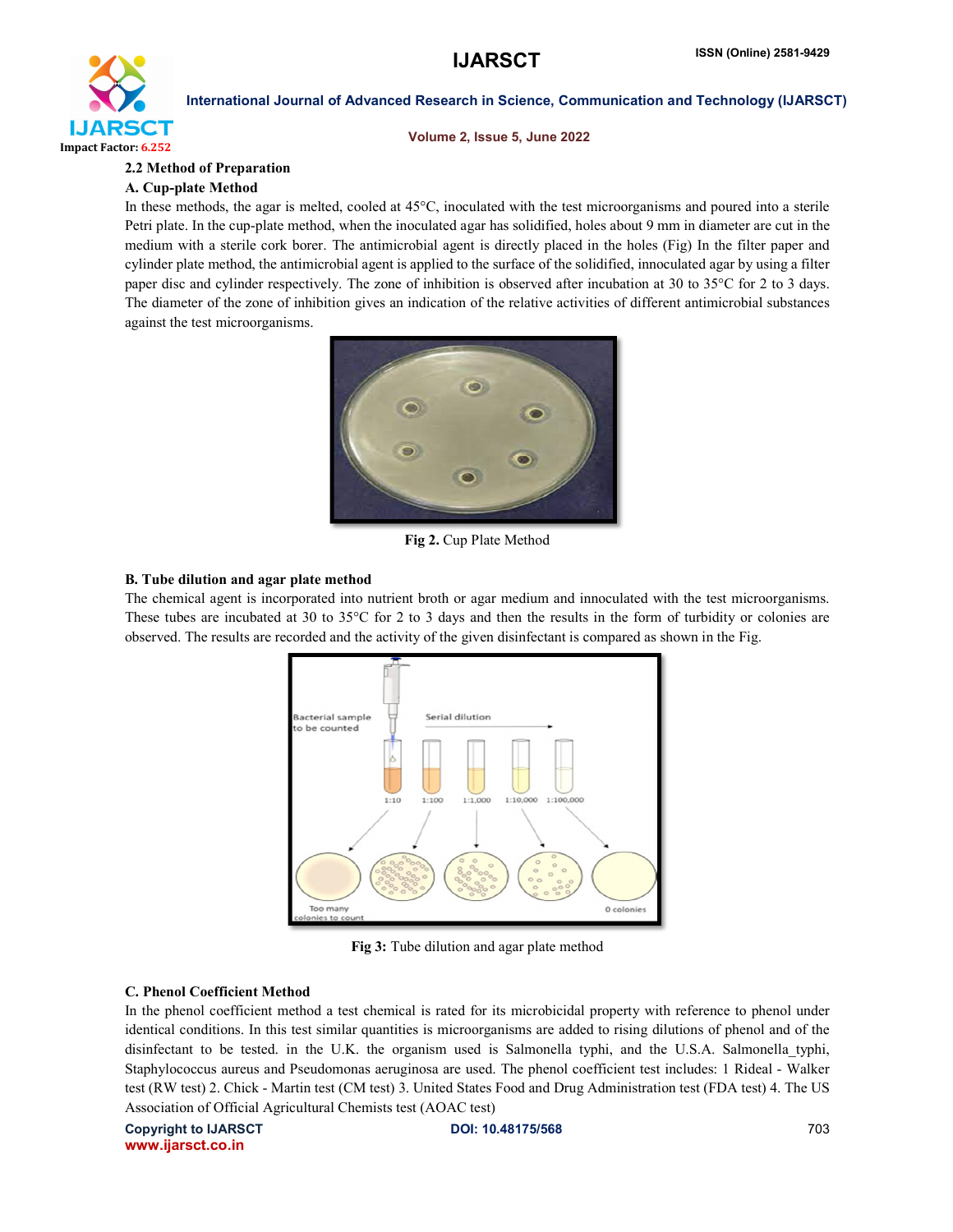

#### Volume 2, Issue 5, June 2022

#### R.W Coefficient = Dilution of disinfectant kiling in 7.5 but not in 5 min Dilution of Phenol kiling in 7.5 but not in 5 min



Fig 4. Phenol coefficient method

#### D. Kelsey-Sykes Method

In this method several test bacteria such as staphylococcus aureus Proteus vulgaris, Escherichia coli and Pseudomonas aeruginosa are Used. This test can be carried out in clear or dirty conditions. In both cases the final concentration of bacterial cells should be about 10%/ml. Clean conditions are simulated by Using broth as the suspending fluid and dirty conditions by the use of a yeast suspension or activated horse serum as the suspending fluid. The dilutions of the disinfectant are made hard water.



Fig 5: Kelsey-Sykes method

#### E. Ditch-Plate Method

The nutrient agar is melted, cooled suitably, poured into petri dish. The solidified media is cut with a sterile blade to make a ditch. The drug is poured very carefully into the ditch. Various microorganisms are streaked on the sides ofthe ditch.This method is used to find out the potency of drug against various microorganisms by the means of inhibition of growth on streaked area.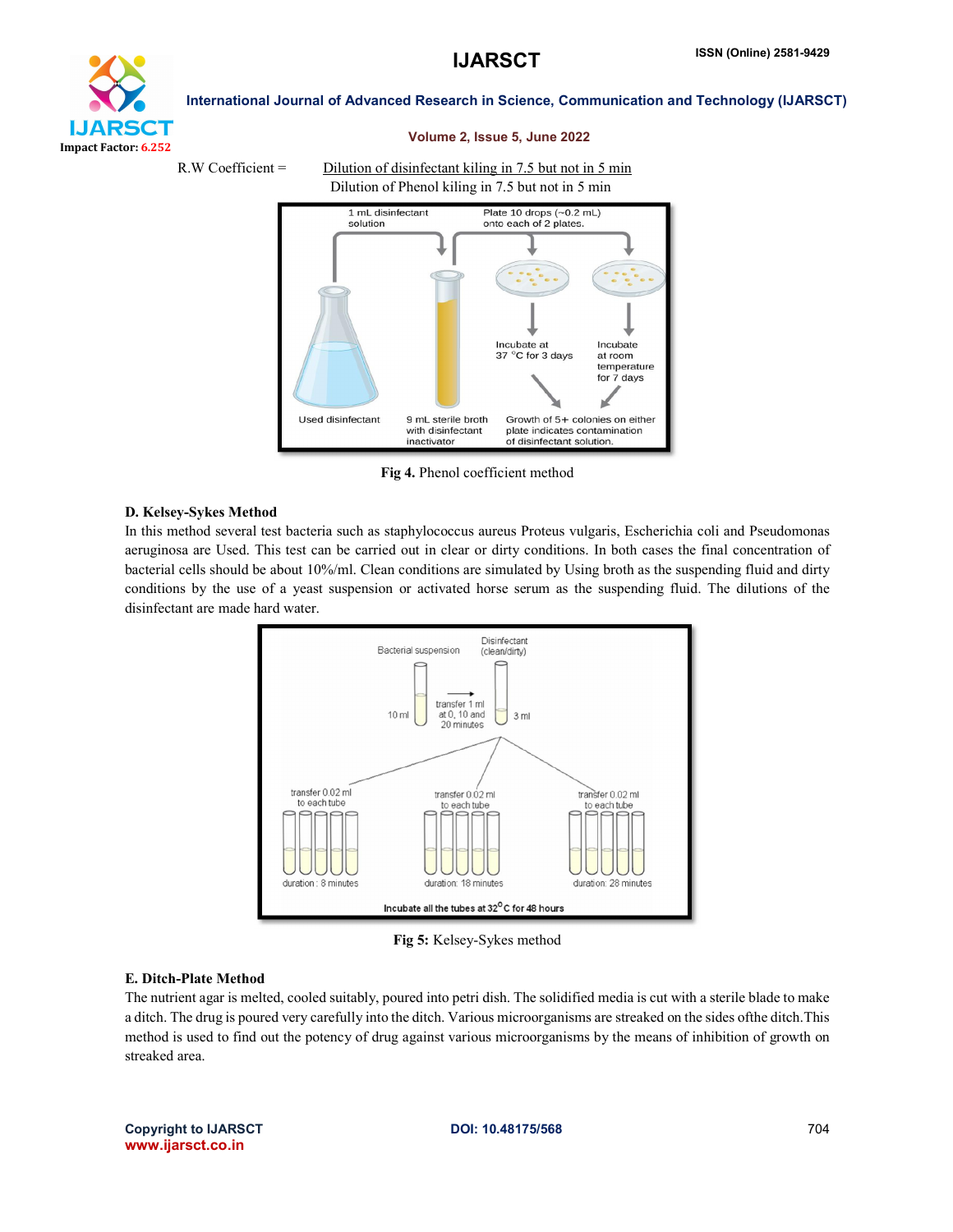

#### Volume 2, Issue 5, June 2022



Fig 6: Ditch-Plate Method

#### 2.3 Detection and Isolation Technique S.Aureus:-

| <b>Table 5: Detection of S.aureus</b> |                                     |  |
|---------------------------------------|-------------------------------------|--|
| <b>Characters</b>                     | Styphylococcus aureus               |  |
| Gram Staining                         | positive (Purple)                   |  |
| Capsule                               | Non Capsulated                      |  |
| Size                                  | 1 micrometer (um)                   |  |
| Motility                              | Non motile                          |  |
| Aerobic & Non Aerobic                 | Aerobic Facultative                 |  |
| Media                                 | Casein, Soyabin                     |  |
| <b>Sugar Fermentation Test</b>        | Lactose, Fructose, Maltose, Mnitose |  |
| I- Indole Test                        | $^{+}$                              |  |
| M-Methyl Red Test                     | $+$                                 |  |
| Vi- Voges-Proskauer Test              | $+$                                 |  |
| C- Citrate Test                       |                                     |  |
| Track                                 | <b>Skin Noise</b>                   |  |

#### 2.4 Isolation Technique of S.Aureus :

www.ijarsct.co.in

Copyright to IJARSCT **DOI: 10.48175/568 DOI: 10.48175/568** 705 100 ml of fluid Casein soyabean + 1 gm or 1ml of test sample ↓ Mix and incubate at 30 to 35°C for 18 to 24 hours J Growth is present, streak the culture on the surface of the following media ↓ Mannitol-salt agar L. Incubate at 30 to 35°C for 18 to 72 hours J Yellow or white colonies with yellow zones ↓ Absence of Staphylococcus aureus to carry out coagulase test J Incubate in water broth at 37°C J If no coagulation is observed that indicates absence of Staphylococcus aureus. Fig 6: Procedure for detection of Staphylococcus aureus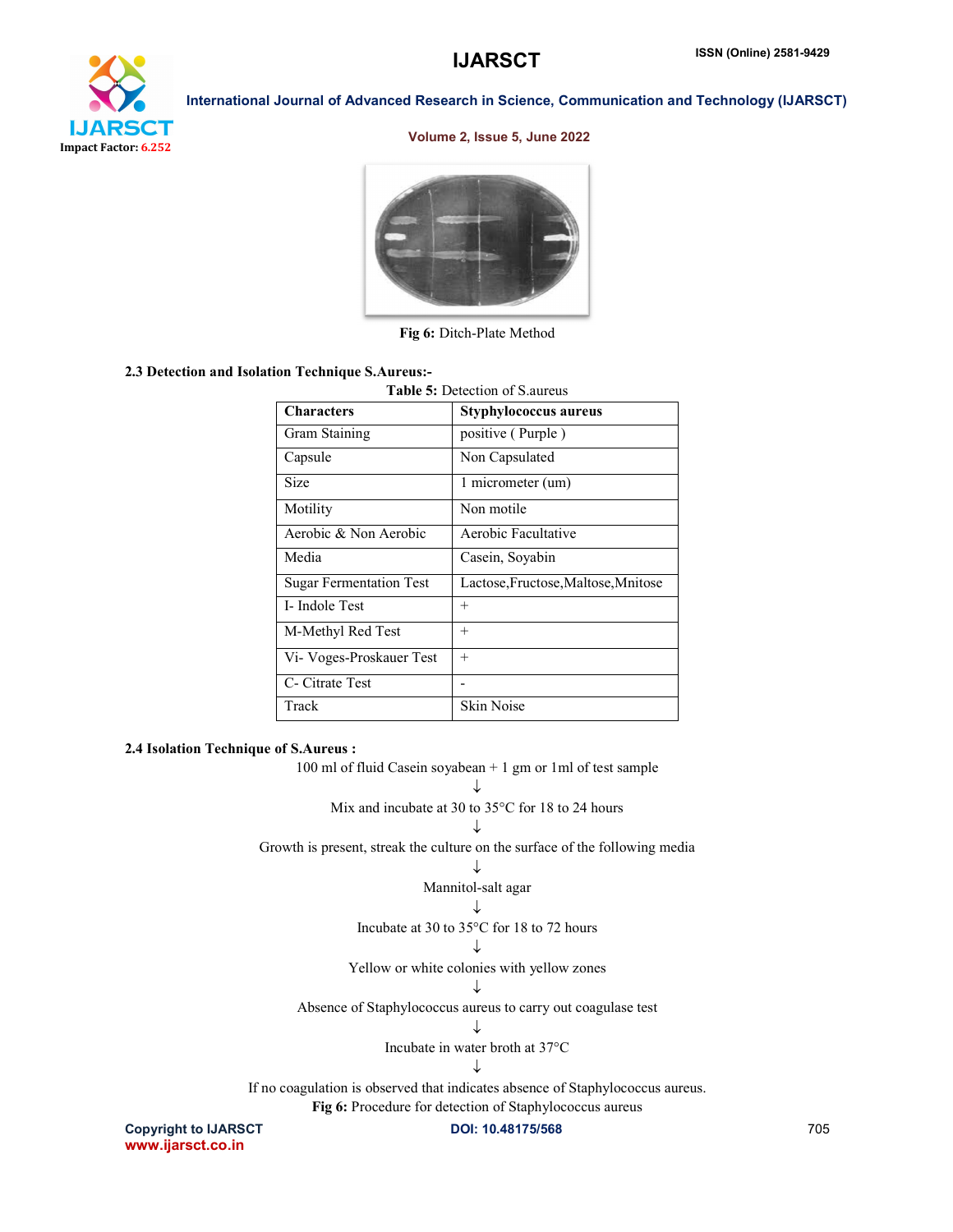

#### Volume 2, Issue 5, June 2022

## 2.5 Isolation Technique

## A. Spread Plate Technique

This technique is used to readily quantify the amount of bacteria present in a solution. In this technique, the sample is diluted and then a little amount of it is added to the agar plate. Then the sample is spread over the agar surface evenly with the help of a spreader. After the colonies grow, the number of colonies is counted and the original number of bacteria in the sample is counted. The end point of our analysis is the number of colony forming units per milliliters.



Fig 7: Spread plate technique

#### B. Pour Plate Method

Culture and liquid agar mediumare mixed together. After mixing the medium, the medium containing the culture poured into sterilized petridishes (petriplates), allowed solidifying and then incubated. After incubation colonies appear on the surface.



Fig 8: Pour plate method

### C. Streak Plate Technique

Streak plate technique is used for the isolation into a pure culture of the organisms (mostly bacteria), from a mixed population. The inoculum is streaked over the agar surface in such a way that it "thins out" the bacteria. Some individual bacterial cells are separated and well-spaced from each other. As the original sample is diluted by streaking it over successive quadrants, the number of organisms decreases. Usually, by the third or fourth quadrant, only a few organisms are transferred which will give discrete colony forming units (CFUs).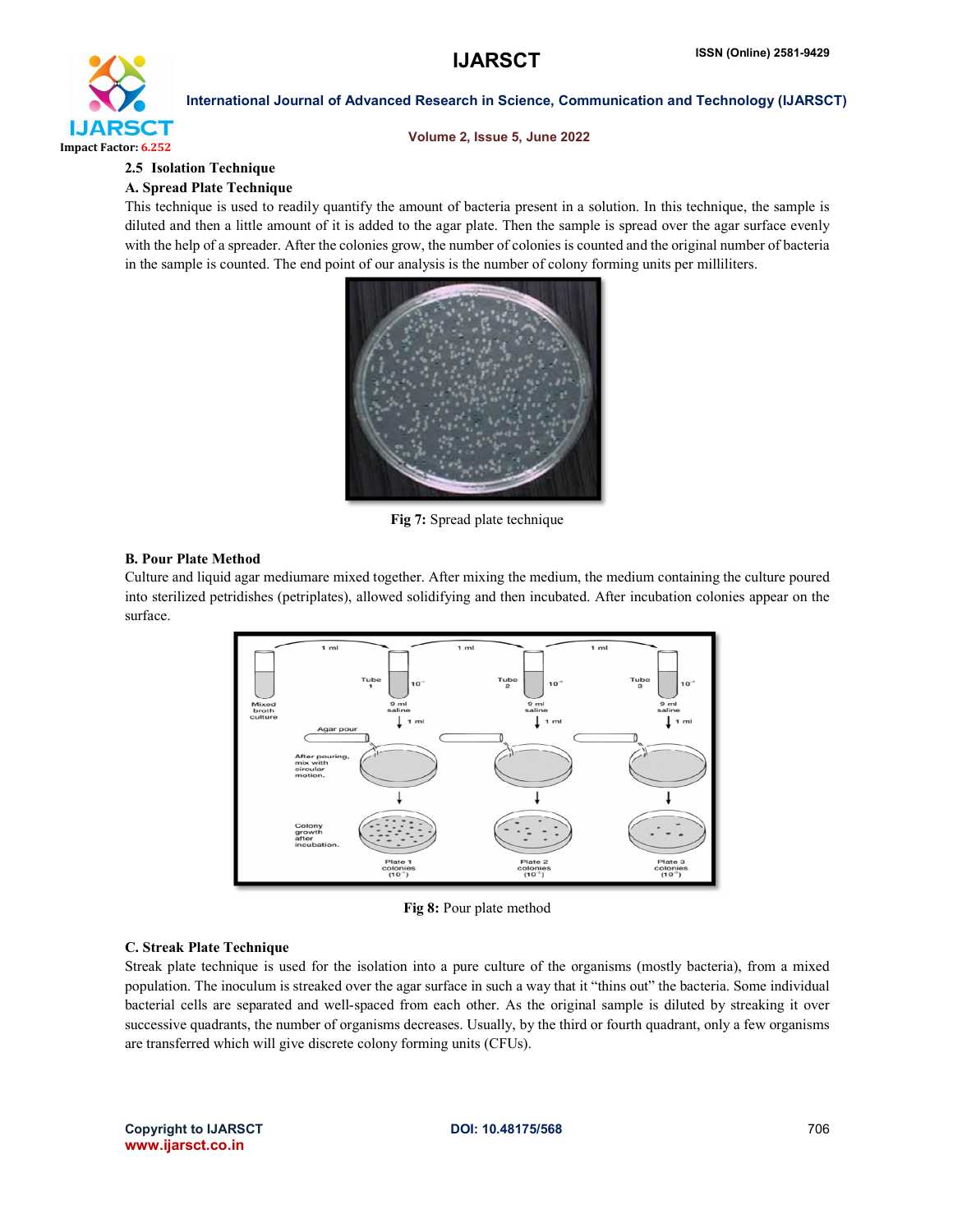# XТ Impact Factor: 6.252

International Journal of Advanced Research in Science, Communication and Technology (IJARSCT)

#### Volume 2, Issue 5, June 2022



| Organism  | Zone of inhibition(mm)diameter<br>of herbal product | Zone of inhibition(mm)diameter<br>of cefuroxime |
|-----------|-----------------------------------------------------|-------------------------------------------------|
| E.Coli    | 13.5mm                                              | $17.5$ mm                                       |
| S. aureus | 14.5mm                                              | 18mm                                            |

Fig 9: Streak Plate Technique



Fig. 10: Antimicrobial test for Herbal preparation and Cefuroxime tablet

### 2.6 Growth Curve of E.Coli

The standard laboratory strain E. coli MG1655 K-12 has a doubling time of about 30 min at 37°C. Once nutrients in the medium are exhausted, bacterial culture enters a stationary phase, which is characterized by equilibrium between the numbers of dividing and dying cells and represents a plateau in the growth curve.



Copyright to IJARSCT **DOI: 10.48175/568** 707 www.ijarsct.co.in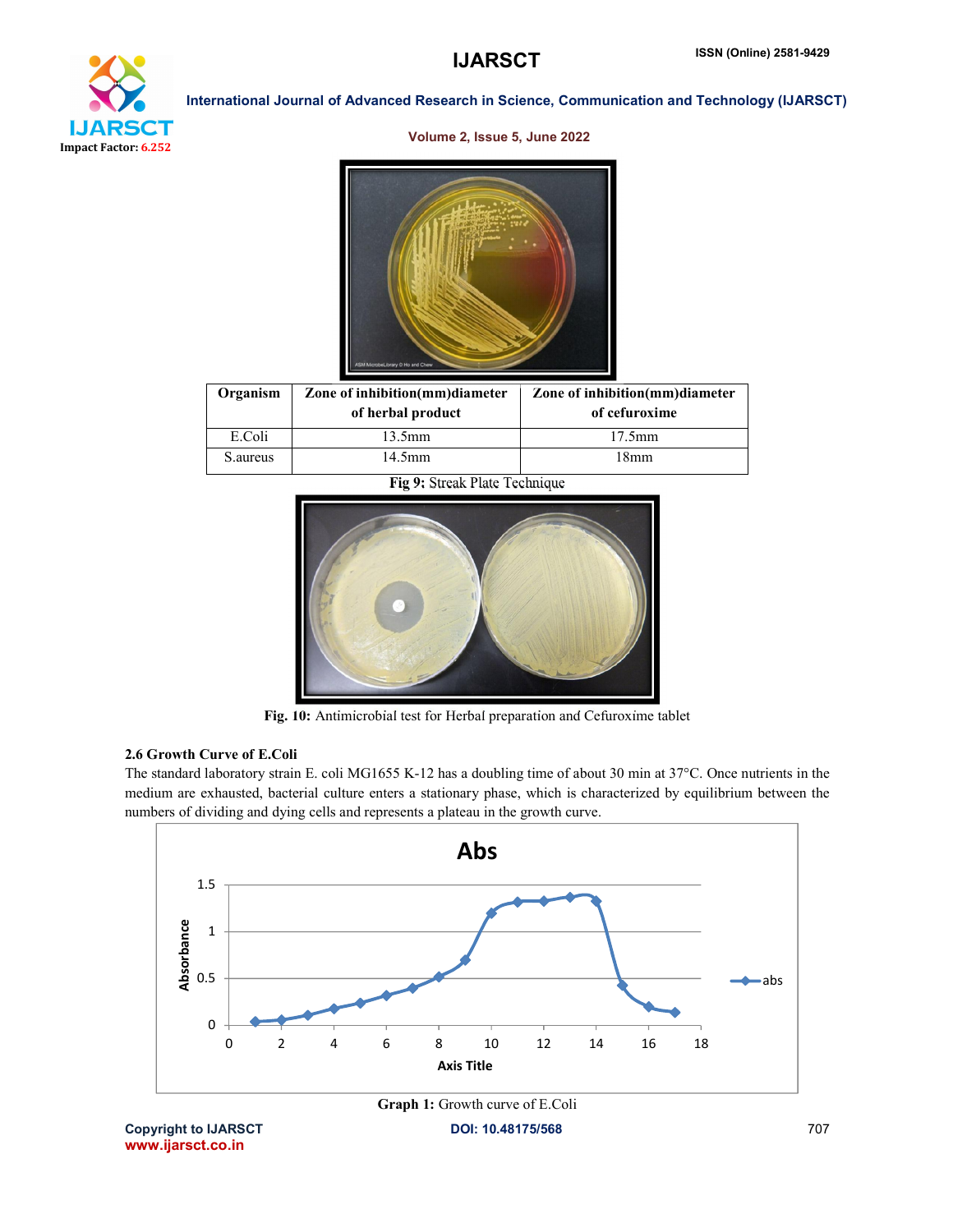

#### Volume 2, Issue 5, June 2022

#### III. RESULT AND DISCUSSION

Media sterilization:-



Fig 11: Media Preparation

Growth of Microorganism for soil & mobile sample:



Fig 12: Growth of Microorganism for soil & mobile sample

#### Gram Staining Test

Result of test sample (Mobile and Soil) is gram positive ( purple colour under microscope) rod (bacillus family ) and cocci ( coccous family) shape.



Fig 13: Gram Staining moble sample & soil sample

#### Zone of Inhibition Cefuroxime Tablet & Herbal Product



www.ijarsct.co.in

Copyright to IJARSCT **DOI: 10.48175/568 DOI: 10.48175/568** 708 Fig 14. Zone of Inhibition Cefuroxime Tablet & Herbal Product